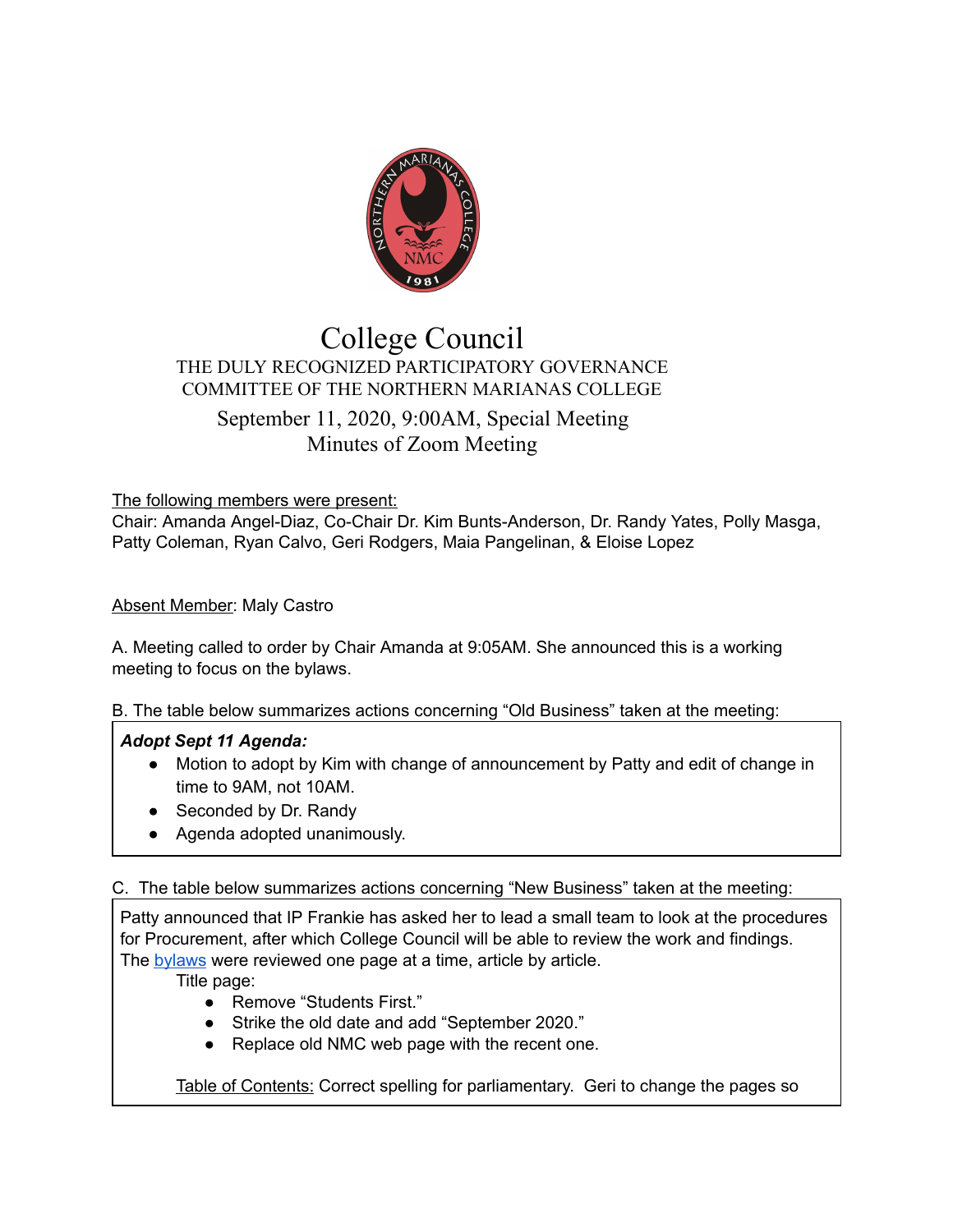that they correctly correspond to each article.

Article 1: Name and Authority for Establishment. Replace all mentions of "shared" to "participatory" governance. Geri to ask Helen if there is a newer policy that supersedes BOR [1026](https://www.marianas.edu/media/Board-of-Regents/Policies/1026_Insitutional-Governance_SEP_2003.pdf).

### Article II: Purpose

Replace "CNMI policy" to "CNMI law." Need to check which laws pertain to the college. Kim clarified that College Council (CC) is an advisory body and asked what the primary role is for CC. Dissemination of information? Does all policy go through CC? Patty stated that there will be an update to the Institutional Excellence Guide (IE Guide), along with a possible name change so that it's not misleading. The IE Guide states the role of each governance body is described.

## Article III: Purpose

Amanda clarified that the college president can call for a specific taskforce to look at policies, after which CC will review them. Polly asked if the college community knows that policies and procedures need to go through CC. The council serves as an advisory body to the President and provides recommendations. Kim brought up that the COVID-19 Taskforce did not go through CC. Amanda asked Patty and Polly to investigate why this is the case. The leadership team (LT) may need to be updated about Article III.

### Article IV: Membership and Composition

ASNMC was spelled out: Associated Students of Northern Marianas College. More detailed procedures for proxy designation by a CC member was spelled out.

#### Article V: Membership Term

Term limits were specified to read as, "Term of service for appointee to College Council shall be for 1-year (12 consecutive months) for 2 consecutive terms." Term limit for administrators was changed to read, "The administrator's membership is limited to two consecutive, 1-year terms, with no reappointment of at least 2 years off the Council."

# Article VI: Vacancy

The last sentence was moved to so that it now begins the paragraph.

#### Article VII: Officers and Qualifications

Chair: Remove statement, "Meeting with the President on a regular basis to discuss College Council directions and activities." Management team was replaced by "Leadership Team." Remove "prepare report." Vice-Chair: Remove custodian of email group. Secretary: Add duty to manage CC email distribution group.

### Article VIII: Term of Office

Revised the term of office so that it is consistent with the administrator's term in Article V. "Elected officers shall not serve no more than 2 consecutive terms. Each term